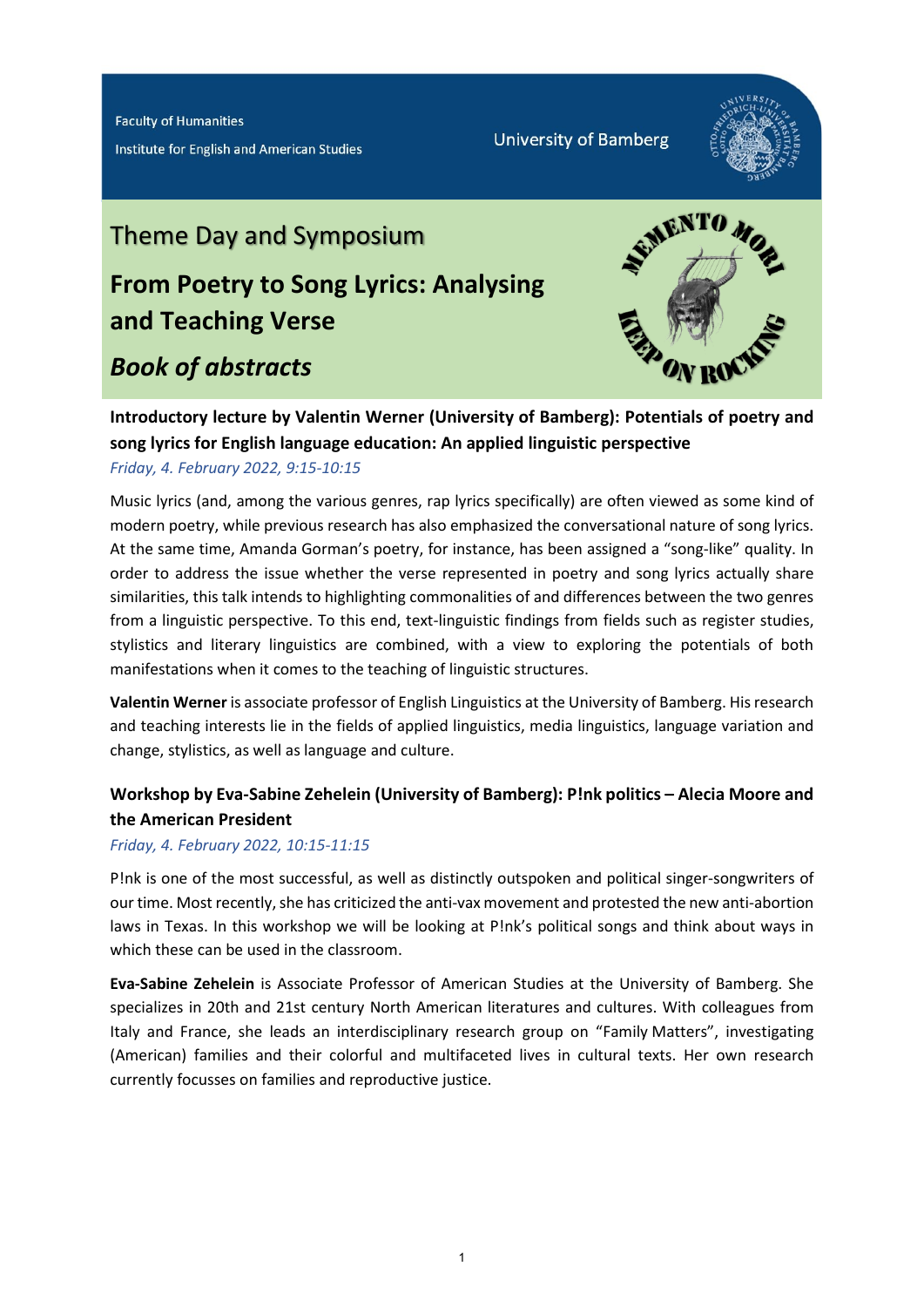

## **Workshop by Kerstin-Anja Münderlein & Theresa Summer (University of Bamberg): Shakespeare and music: Analysing and adapting lyrical texts in Twelfth Night**

#### *Friday, 4. February 2022, 11:30-12:30*

"If music be the food of love, play on!" – This opening line of William Shakespeare's play *Twelfth Night*  is programmatic. Programmatic for the play, which is the most "musical" of Shakespeare's plays, and programmatic for Shakespeare's oeuvre overall. Many of the Bard's plays feature songs at crucial points of the plot, serving dramatic or narrative functions, developing character relations, or generally adding to the atmosphere of the scene. This workshop focuses on audience and reader perception of the play's text as it is read, spoken, and acted. To do so, we will focus on some of the songs within *Twelfth Night* to exemplify their functions in the specific scenes and the play in general. We will also explore how teachers can use a musical and creative approach to teaching Shakespearean plays by combining Shakespeare's writing with the language of current pop songs with the double aim of fostering language awareness as well as the creative adaptation of lyrical texts.

**Kerstin-Anja Münderlein** is a research assistant and post-doc at the Department of English Literature at the University of Bamberg. She has worked on trauma in the poetry of the Great War, Gothic and Gothic parody, and is currently working on gender representation in Golden Age and Neo-Golden Age Crime Fiction.

**Theresa Summer** is associate professor of TEFL at the University of Bamberg. She taught English and Music at secondary schools for several years and her research focuses on pop culture, critical pedagogy, global education, and the learning and teaching of grammar.

## **WegE lecture by Amos Paran (University College London): The Journey from 'All my loving' to 'All The Lonely People': The Beatles in the EFL Literature classroom**

#### *Friday, 4. February 2022, 14:00-15:00*

The Beatles, one of the most outstanding cultural phenomena of the 20th century, continue to fascinate even people born more than one generation after the group disbanded. The recent publication of Paul McCartney's *The Lyrics* provides us with a rich source of material – both extensive commentaries by McCartney and visual materials – which we can combine with the lyrics themselves, as well as with critical, journalistic and scholarly evaluations of this body of work. In my talk I will discuss ways in which teachers can triangulate different sources to form text ensembles dealing with these works and create classroom activities to help our learners appreciate the development in complexity of the Beatles' lyrics and music. I will also look at ways in which teachers in EFL settings can move away from using songs merely as illustrations of language patterns and vocabulary to considering them as poetic and cultural artefacts.

**Amos Paran** started his career teaching EFL in secondary schools in Israel and is now Professor of TESOL at the UCL Institute of Education. Publications include *Literature in Language Teaching and Learning*  (TESOL 2006) and *Testing the Untestable in Language Education* (Multilingual Matters 2010). He has worked with teachers in many international contexts, including visiting appointments at the universities of Tübingen and Szeged. He is a tutor on the free MOOC, *Teaching EFL/ESL Reading: A Task-Based Approach* and is co-convenor of the AILA research network, *Literature in Language Learning and Teaching.*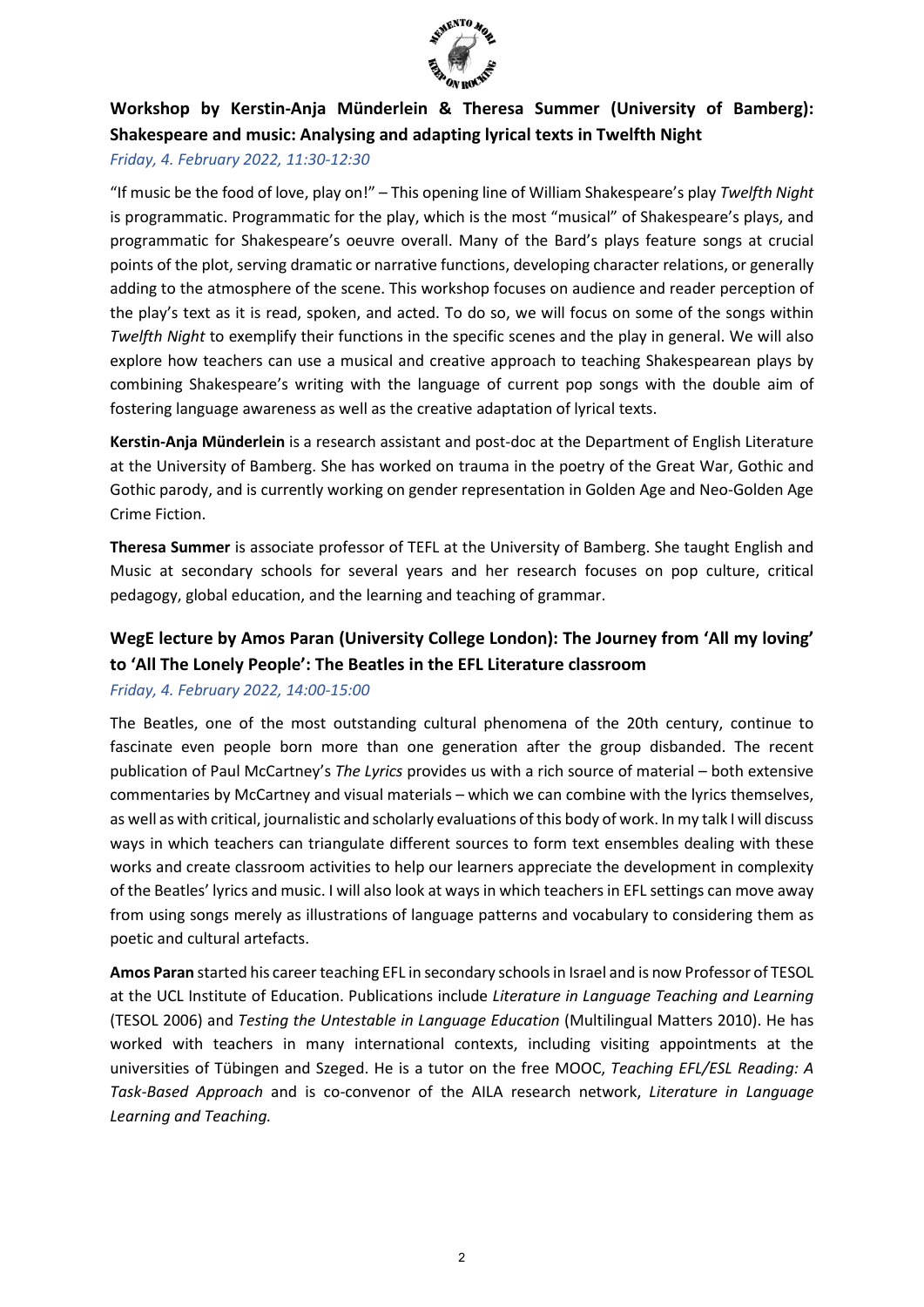

## **Talk by Silke Braselmann, FSU Jena: "This thing we call rap" – A critical approach to teaching English with hip hop**

#### *Friday, 4. February 2022, 15:45-16:30*

With its great artistic variety, focus on contemporary issues, as well as its creative and ever-evolving use of verse and rhyme, hip hop music has much to offer for the innovative EFL classroom. As it is still one of the most favorite music genres among young adults, hip hop presents highly relatable starting points for discussion, offers fresh opportunities for text analysis, and can hone listening comprehension skills. However, teaching hip hop also requires careful preparation, scaffolding and – as this paper argues – should be taught with a critical approach that bears in mind the genre´s specific cultural background. By looking at the potential (and the pitfalls) of teaching English with hip hop, this paper wants to show that a focus on genre-knowledge and critical analysis of the lyrics can help learners to practice self-reflexivity and foster critical thinking skills.

**Silke Braselmann** is a postdoctoral researcher and lecturer for Teaching English as a Foreign Language at Friedrich-Schiller-Universität Jena. Her research interests include antiracist and diversitysensitive teacher education, inter- and transcultural learning in digital spaces, Young Adult Literature, as well as (critical) media literacy/multiliteracies.

## **Talk by Carsten Albers (University of Halle-Wittenberg): Dealing with difficult emotions in pop songs of recent years**

#### *Friday, 4. February 2022, 16:30-17:15*

Needless to say, pop songs are not always about positive things. In fact, they often deal with difficult emotions ranging from anger and disappointment to rage, grief, and depression. In my talk, I will focus on several songs by singer-songwriters of various styles from this and the previous decade. The questions that need to be addressed when using these songs in the EFL classroom include the following: Which emotion(s) does the singer express? Which effect do the emotions have on the speaker in the song? Which circumstances (physical, psychological, and social) are the respective emotions connected with? How does the speaker use the poetics of song lyrics to turn these emotions into art? Which potential effects could the lyrics have on individual listeners? Could dealing with the song lyrics even help stabilize the listeners' mental balance?

**Carsten Albers** is professor of English Teaching Methodology at Martin-Luther-University Halle-Wittenberg. He has dealt with teaching poetry and song lyrics in several seminars at the University of Paderborn, the University of Cologne and Halle University.

#### **Talk by Christoph Bode (LMU München): Now More Than Ever: Why Poetry Matters**

#### *Saturday, 5. February 2022, 09:00-09:45*

My presentation will address two key points of the teaching of English: first, why the teaching of *poetry* is absolutely essential to it, then, why the experience of teaching poetry in English is often such a frustrating experience for both teachers and students. As often in life, the reason for this is not that it is done at all, but *the way it is done*. While my statement is not of a didactical nature narrowly defined, it can be understood as an intervention on behalf of a particular philosophy of teaching.

**Christoph Bode** was Chair of Modern English Literature at LMU Munich until 2018 and Visiting Professor at the University of California Los Angeles in 1997 and at UC Berkeley in 2012. He has published 30 books (e.g., *Einführung in die Lyrikanalyse*, 2001, *Romanticism and the Forms of*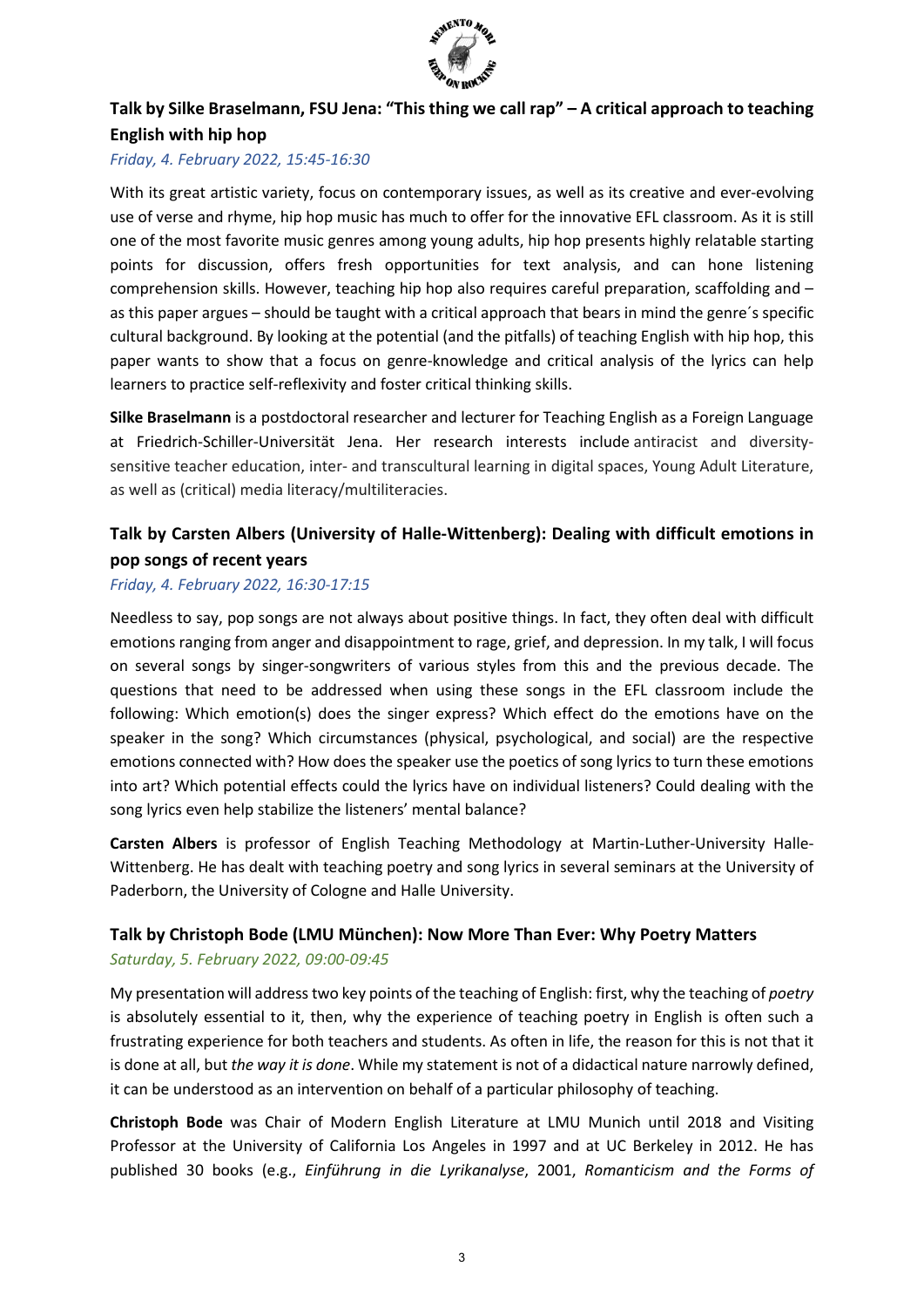

*Discontent*, 2017) and some 90 scholarly articles, most of them in Romanticism, Twentieth-century Literature, Travel Writing, Poetics, Narratology, and Critical Theory.

## **Talk by Laurenz Volkmann, Jena: Tackling the issue of teaching poetry: Shifting the argument from defence to offence**

#### *Saturday, 5. February 2022, 09:45-10:30*

Poetry as the genre conspicuously known to engage in "artificial", even "deviant" language use (Widdowson) has been relegated to the margins of EFL discourses for decades. And now, in the educational arena of multiliteracies it is once more sidelined as the Cinderella genre. How, then, can one seriously argue *in defense of poetry* when it comes to teaching "twenty-first century skills" in the EFL classroom? In my presentation I will outline the scope of arguments in favour of poetry in the foreign language classroom. Different approaches and methods as well as suitable, "teachable" poems (Bode) will be discussed. The scope of approaches will range from "a sneak approach to teaching poetry" ("poetry in through the back door", Schroeder-Thürauf) to focusing on the very issue of artificial, stilted, in any case "deviant" language of poetry for the purpose of fostering "language awareness" (Kramsch).

**Laurenz Volkmann** is Professor of Teaching English as a Foreign Language at Friedrich-Schiller-University Jena. He has published various articles on teaching poetry in *Der fremdsprachliche Unterricht Englisch* and in books on teaching gender awareness and teaching Shakespeare.

## **Talk by Katrin Thomson (University of Augsburg): Negotiating cultural identity in bilingual Slam Poetry: Spoken word art in ELT**

#### *Saturday, 5. February 2022, 11:00-11:45*

As a literary genre, slam poetry holds much educational value in the contexts of TEFL. Its diverse multimodal performance modes appeal to teenagers and young adults just as much as the difficult and often thorny issues that slammers address. Often revolving around the slam poets' personal lives and subjective experiences within the larger social, cultural and political discourses which they are a part of, these lyrical narratives can be seen as staged forms of emotional self-expression and performed negotiations of cultural identity. In *bilingual spoken word art* as a specific type of slam poetry, language itself takes center stage in the performative act of negotiating cultural identity: while slam poets may use one language for the better part of their performance (e.g. English), they occasionally code-switch to another (e.g. their heritage language) – be it, for instance, to celebrate their cultural roots or, on a more critical note, to reveal the cultural politics und undercurrents of marginalizing ethnic minorities in a predominantly anglophone society. Taking English-Spanish slam poems as an example (YouTube videos), it will be shown that bilingual spoken word art provides valuable gateways for language learners...

- to explore the powerful relationship between language, culture and identity,
- to experience (receptively and productively) the aesthetic quality, vitality and emotional expressivity of (nonverbal) language in performed poetry,
- to develop translanguaging skills and (trans)language awareness, and thus
- to gain access to and partake in multilingual discourses.

**Katrin Thomson**, PhD, is post-doc TEFL researcher at Augsburg University (2017–) and has recently held the position of Interim Professor of TEFL at Regensburg University (3/2020–9/2021). She is a fully qualified secondary school teacher for English and German and worked as TEFL researcher and teacher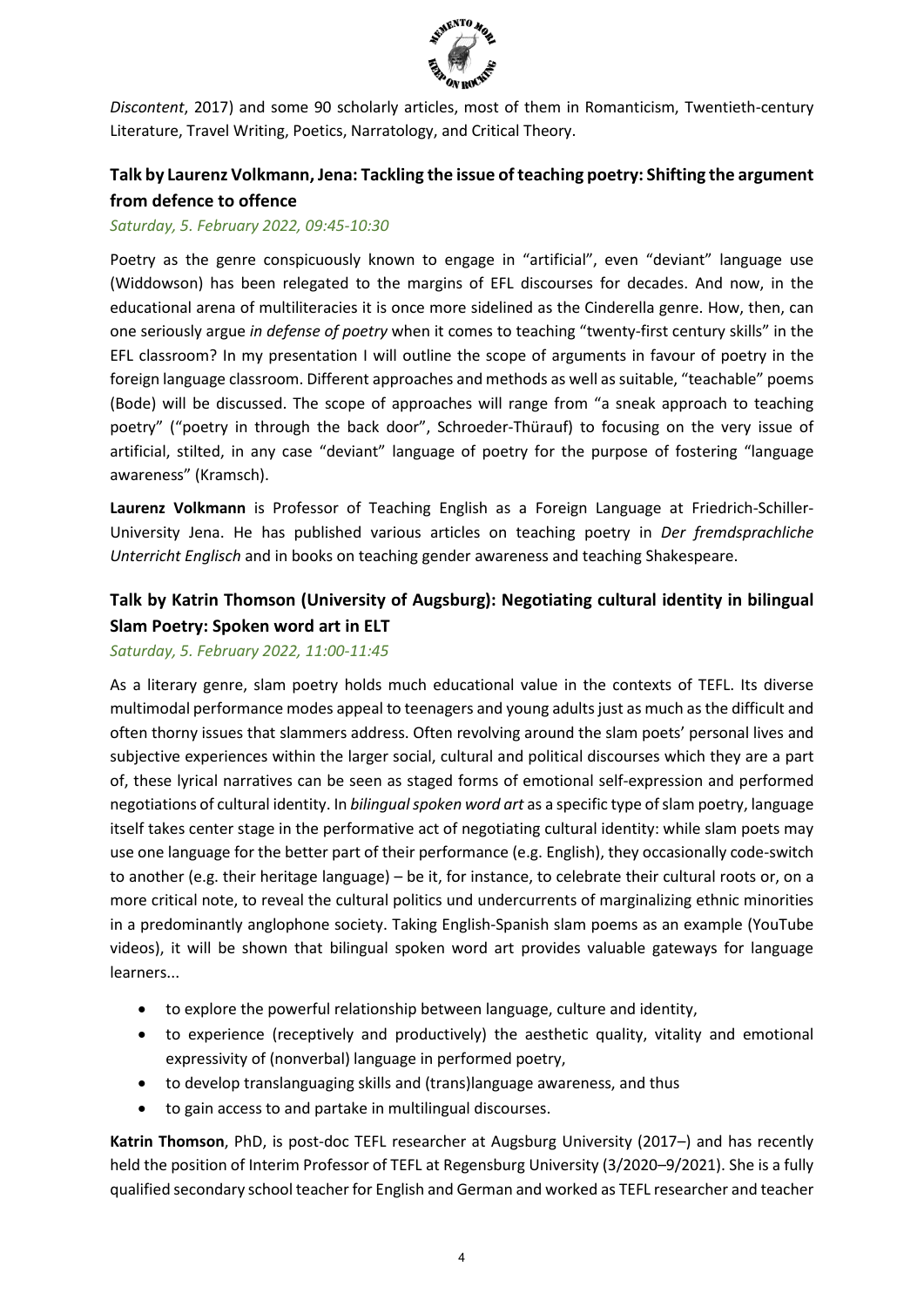

educator at Jena University, Münster University and Wuppertal University before she joined the Chair of TEFL in Augsburg. Her main research interests lie in the areas of teaching literature and culture as well as in EFL teacher education and teachers' classroom discourse competence.

## **Talk by Luisa Alfes (University of Duisburg-Essen): Instapoetry: a multimodal analysis to multimodal texts**

#### *Saturday, 5. February 2022, 11:45-12:30*

'Instapoetry' (i.e. poetry that is published on Instagram) has been on the rise for years and is becoming increasingly popular, being accessible and relatable to a great audience. Poets like @rupi\_kaur and @rmdrk inspire their mainstream audiences on social media with verses about themes like mental health, racial identity and female empowerment. Instapoetry features various modes that convey meaning – not only textual but also visual elements as well as 'likes' and comments of respective followers – and thus require a multimodal act of reading that considers the different modes. With this relatively new type of literature, new ways and paths towards analysing and teaching verse in the foreign language classroom can be pursued.

**Luisa Alfes**, PhD, is currently teaching English as a Foreign Language education with a special focus on the value of literature and culture in the foreign-language classroom at University of Duisburg-Essen. She is further interested in combining her two subjects, EFL and Fine Arts, which she taught at secondary level.

## **Talk by Martina Pfeiler (University of Vienna): Cultural agency and vocal vitality: Taking lyric poetry into (and out of) the mediatized 2020s classroom**

#### *Saturday, 5. February 2022, 14:30-15:15*

This presentation focuses on new ways of teaching lyric poetry by highlighting two aspects: firstly, lyric poetry's thriving cultural agency in digital media and, secondly, its vocal vitality within the realm of spoken word. Working at the crossroads of cultural legacy and creative reinvention, filmmakers remediate lyric poems from the past by digitally combining them with music, sounds, written text, visuals, performance, dance etc. While poetryfilms, such as Kylie Hibbert's *Mirror* (2005) are appealing to pupils, spoken word poetry is undergoing novel experiments as well. Through popular events such as poetry slams, and poetry outreach programs such as the SLAMbassadors in the UK, young adults turn themselves into the very embodiment of a lyric poem by taking it not only into the classroom but also out of it onto the streets.

Note: Examples that I seek to address will include Kylie Hibbert *Mirror* (2005), based on Sylvia Plath's poem "Mirror" (1961), Lemn Sissay's *Darwin Originals: What if?* (2011) and Prince Ea's *I Quit* (2020)

**Martina Pfeiler**, PD Dr, is a senior researcher at the University of Vienna (see https://poetryoffthepage.net/). She is the author of *Sounds of Poetry. Contemporary American Performance Poets* (2003) and *Poetry Goes Intermedia. US-amerikanische Lyrik des 20. und 21. Jahrhunderts aus kultur- und medienwissenschaftlicher Perspektive* (2010). [\(https://martinapfeilercrossroads.com\)](https://martinapfeilercrossroads.com/)